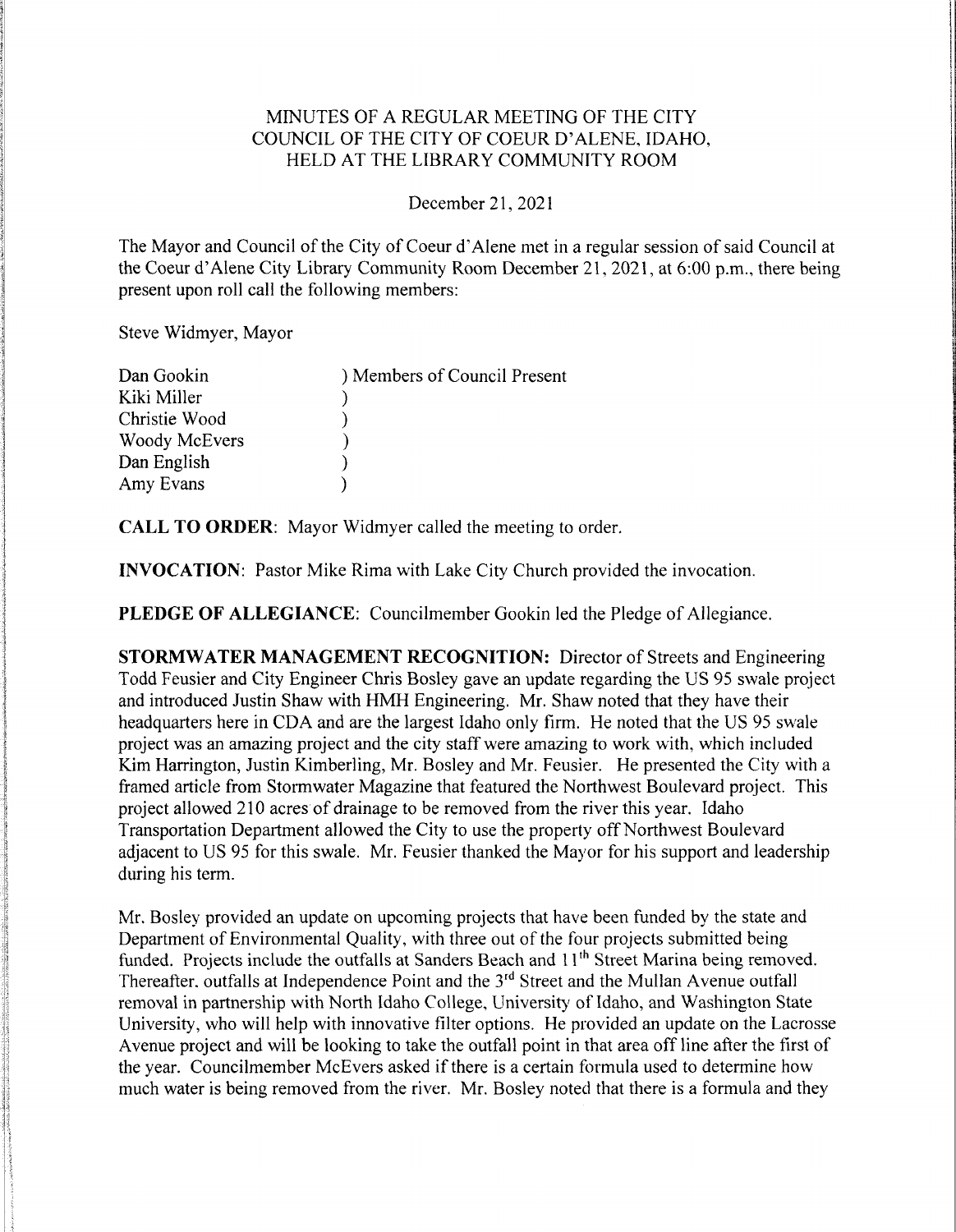try to design for a 25-year storm. Councilmember Wood noted that the project is wonderful and will have a positive impact on future generations and thanked the staff and engineers for their work.

RON EDINGER RECOGNITION - Councilmember McEvers noted that the CDATV Committee put together a video clip of some great memories with Ron Edinger, who dedicated 50 years of his life to service to Coeur d'Alene residents. He expressed condolences to his family for their loss and presented the video.

### ANNOUNCEMENTS:

Councilmember Miller noted North Idaho Building Contractors Association has a monthly joint government meeting she attends, and that they will host an economic summit in May discussing housing issues across the Nation. The Regional Housing and Growth Partnerships Group will begin community presentations throughout the year that will provide a summary of findings and highlights from the University of Idaho housing study.

Mayor Widmyer requested the appointment of T. Douglas Lowe to the Historic Preservation Commission.

MOTION: Motion by McEvers, seconded by Miller to appoint T. Douglas Lowe to the Historic Preservation Commission. Motion carried.

## **CONSENT CALENDAR:**

- 1. Approval of Council Minutes for the December 7, 2021 Council Meeting.
- 2. Approval of General Services/Public Works Committee Minutes from December 13, 2021.
- 3. Approval of Bills as Submitted.
- 4. Approval of Financial Report.
- 5. Setting of General Services/Public Works Committee meeting for Monday, December 27, 2021 at 12:00 noon.
- 6. Approval of the Annual Road and Street Financial Report for the fiscal year ending September 30, 2021.
- 7. Resolution No. 21-074 A RESOLUTION OF THE CITY OF COEUR D'ALENE, KOOTENAI COUNTY, IDAHO APPROVINGTHE FOLLOWING: AGREEMENTS WITH NORTH IDAHO COLLEGE, TESH, INC., UNITED WAY OF NORTH IDAHO AND ST. VINCENT DE PAUL NORTH IDAHO FOR USE OF CDBG PLAN YEAR 2021FUNDING; DELCARDO VILLAGE SUBDIVISION FINAL PLAT, SUBDIVISION IMPROVEMENT AGREEMENT, AND SECURITY (S-3-20); AGREEMENT WITH H2E, INC. FOR REPLACEMENT OF SCADA SYSTEM AT THE WASTEWATER TREATMENT FACILITY; AMENDMENT TO THE PROFESSIONAL SERVICES AGREEMENT WITH HDR ENGINEERING, INC., FOR THE SOLIDS HANDLING IMPROVEMENT PROJECT AND PURCHASE OF A 750 KW GENERATOR FROM WESTERN STATES CAT FOR THE ATLAS WELL, UNDER AN OPEN PROCUREMENT FROM ANOTHER AGENCY (SOURCEWELL).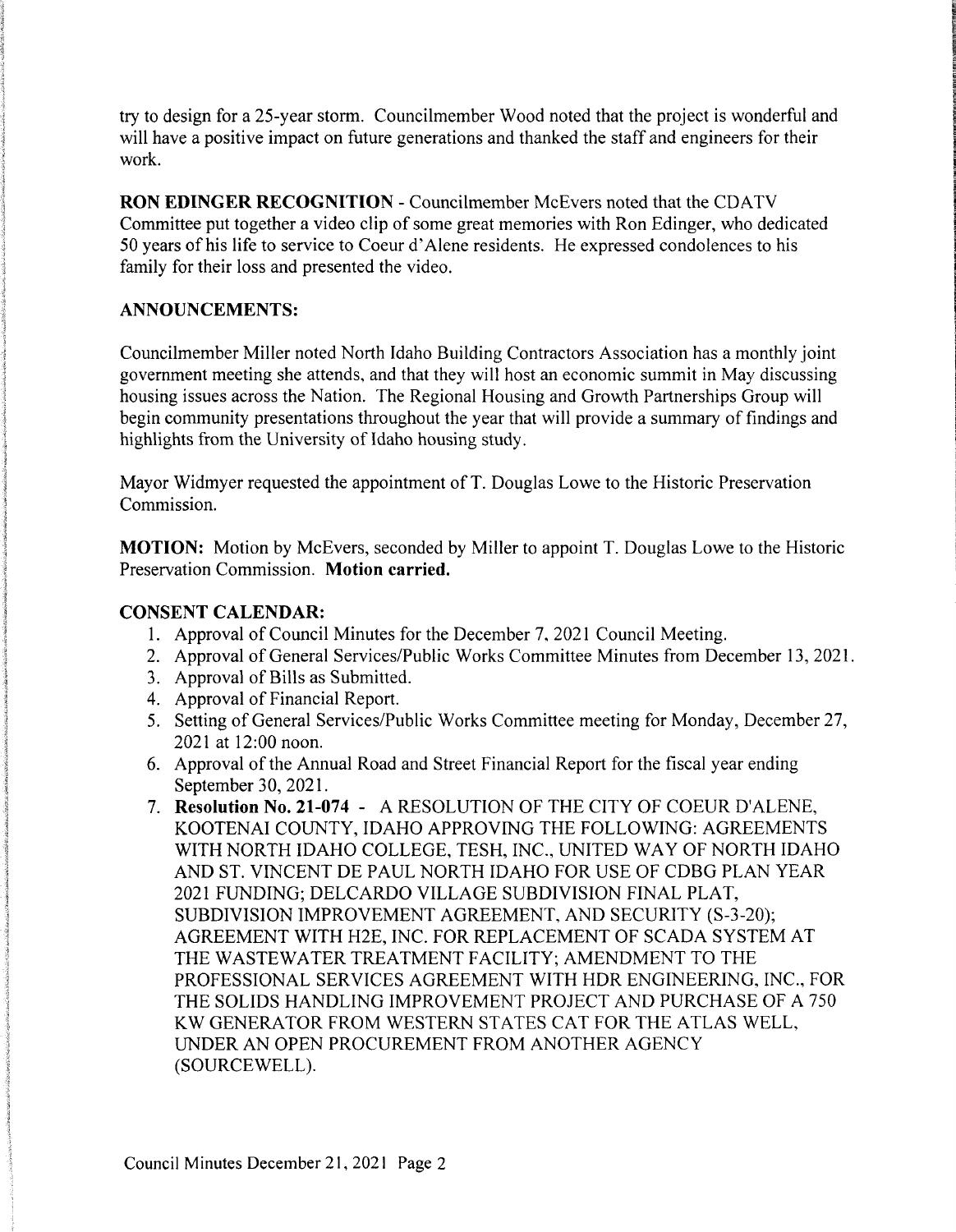**MOTION:** Motion by McEvers, seconded by Evans, to approve the Consent Calendar as presented, including Resolution No. 21-074.

ROLL CALL: Miller Aye: McEvers Aye: Gookin Aye; English Aye: Wood Aye; Evans Aye. Motion carried.

#### RESOLUTION NO. 21-075

## A RESOLUTION OF THE CITY OF COEUR D'ALENE, KOOTENAI COUNTY, IDAHO ADOPTING THE HISTORIC PRESERVATION PLAN.

STAFF REPORT: Community Planning Director Hilary Anderson noted that Katie Pratt, Northwest Venacular, Inc. presented the draft Historic Preservation Plan at the November 16, 2021 City Council meeting. She answered questions, and received feedback for final changes to the document since that meeting. She noted more details were added to the plan regarding infill and Core housing and a new action item related to artwork. Based on the final feedback, the Historic Preservation Plan has been updated and she seeks Council approval. Once the City Council has adopted the final plan, a copy will be submitted to SHPO for their files.

**DISCUSSION:** Councilmember McEvers noted that he appreciated the map noting the dates when buildings were built and wondered once the plan is adopted if homeowners would be able to choose not to be within a historic district. Ms. Anderson noted that a proposed overlay district would be similar to a special use permit and would need to be the majority of the neighborhood opting in to be allowed. However, the first step would be the adoption of a local ordinance or opt in for additional protections based on what the neighborhood would want. Councilmember McEvers asked about style of home within a historic district and the authority to tell a homeowner they can't change the style. Ms. Anderson noted that it would be customized by the majority of the neighborhood and would be based on opting in. Councilmember Miller noted that an area such as the Garden District had its boundaries established based on the County review that previously took place, but it doesn't mean it can't be expanded and/or create a new district without creating a new plan. Ms. Anderson noted that this plan just creates the groundwork for future discussions and does not contain any code amendments. Councilmember Miller noted that design review doesn't exist yet. Councilmember English supports this process and feels that there is always a need for balance so it doesn't come across as a super homeowner's association. Ms. Anderson confirmed that would be a separate step, such as looking at infill and overlay districts. Councilmember Gookin reviewed the infill section and noted some conflicting language. Councilmember Wood thanked the citizen committee that worked on this. Ms. Anderson clarified that Goal No. 4 doesn't include any references to specific organizations in this version. Councilmember Wood concurred the new language is good. Councilmember Gookin noted that the action items do include organizations. Ms. Anderson noted that those references could be amended.

MOTION: Motion by Miller, seconded by Evans to approve Resolution No. 21-075 – approving the Historic Preservation Plan.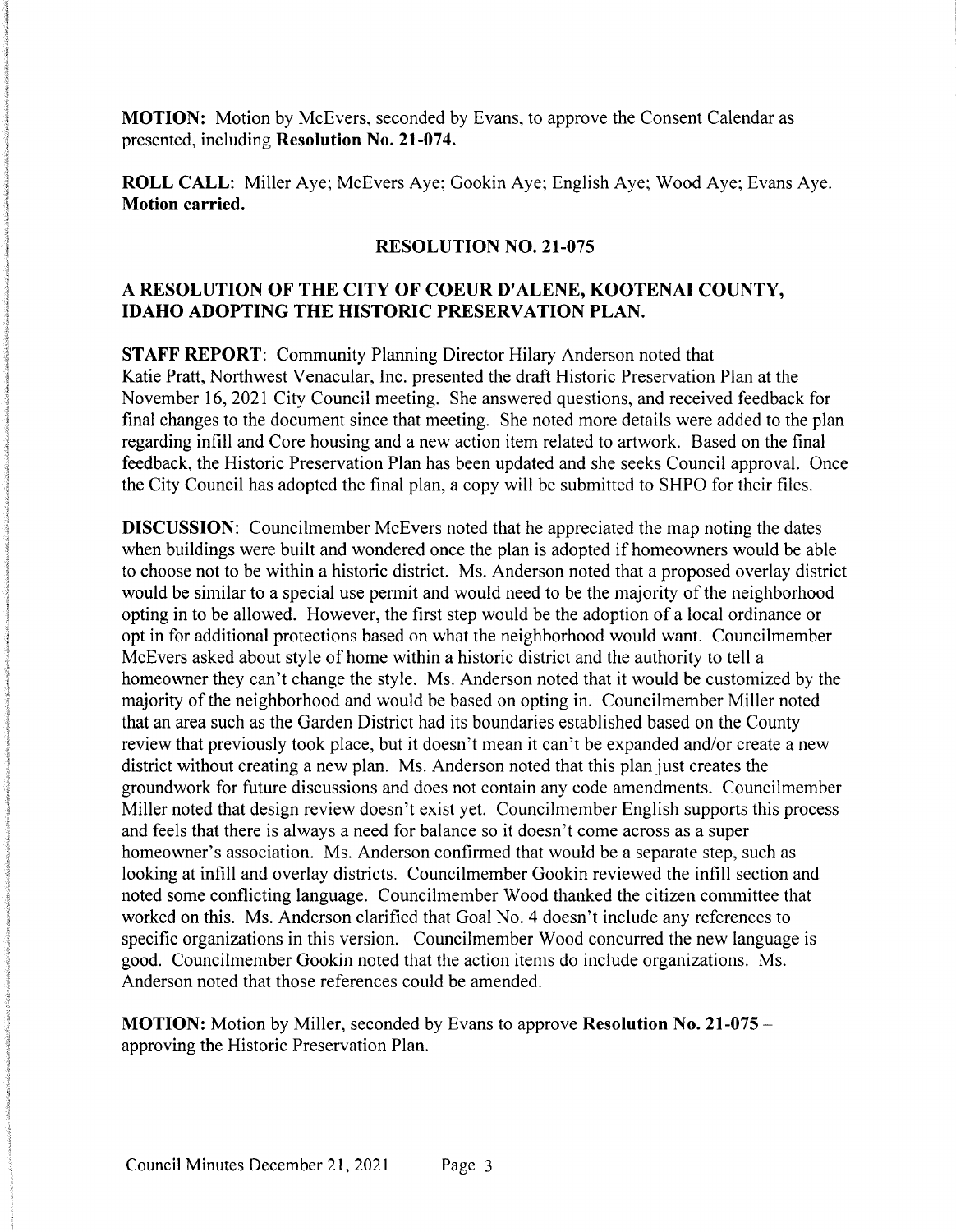**DISCUSSION:** Councilmember Gookin noted that he loves to read the historic aspects of the plan, but still has concerns with the plan and what will happen going forward. Councilmember Miller noted that the committee members put together a news release regarding the plan that should be in the Press in the next couple of days.

ROLL CALL: McEvers Aye; Gookin No; English Aye; Wood Aye; Evans Aye; Miller Aye. Motion carried.

# A-1-21: A PROPOSED 21.6-ACRE ANNEXATION FROM COUNTY AGRICULTURE/LIGHT INDUSTRIAL/COMMERCIAL TO CITY R—17AND C-17 REQUESTED BY APPLICANT: J.B. DODGE COMPANY, LLC; LOCATION: IMMEDIATELY NORTHEAST OF THE INTERSECTION OF HIGHWAY 95AND WILBUR AVENUE - PURSUANT TO COUNCIL ACTION ON MARCH 16,2021

#### RESOLUTION NO. 21-076

### A RESOLUTION OF THE CITY OF COEUR D'ALENE, KOOTENAI COUNTY, IDAHO AUTHORIZING AN ANNEXATION AGREEMENT WITH J.B. DODGE COMPANY, LLC. FOR PROPERTY LOCATED IMMEDIATELY NORTHEAST OF THE INTERSECTION OF HIGHWAY 95AND WILBUR AVENUE.

MOTION: Motion by Wood, seconded by Gookin to approve Resolution No. 21-076; approving an Annexation Agreement with J.B. Dodge Company, LLC for the annexation of a 21.6-acre parcel located immediately northeast of the intersection of Highway 95 and Wilbur Avenue; zoning from County Agriculture/Light Industrial/Commercial to City R-17 and C-17.

**DISCUSSION:** Councilmember Gookin asked about the note within the staff report about a future annexation and questioned if this item should wait until the other annexation presented to the Council. Ms. Anderson noted that the Highway District asked the City to take over the rightof-way after the annexation was approved. Councilmember McEvers noted that there was a reference to the property being used as affordable workforce housing; however, there were not conditions to that fact. Ms. Anderson explained that there were no proposed conditions at the Planning Commission meeting, as there is currently no legal tool that would allow the Commission to require it. She noted that there may be code brought forward in the future to allow for such conditions. Mayor Widmyer clarified that it is within the annexation process to include the deed restriction as an option. Councilmember Gookin explained that he voted against it at the previously held hearing and that the Council approved it at that time, so this is the final step in that process.

ROLL CALL: Gookin Aye; English Aye; Wood Aye; Evans Aye; Miller Aye; McEvers Aye. Motion carried.

#### COUNCIL BILL NO. 21-1025

AN ORDINANCE ANNEXING TO AND DECLARING TO BE A PART OF THE CITY OF COEUR D'ALENE, KOOTENAI COUNTY, IDAHO, SPECIFICALLY DESCRIBED ASA PORTION OF THE NORTHEAST QUARTER OF SECTION 26,TOWNSHIP 51, NORTH, RANGE 4 WEST, BOISE MERIDIAN; ZONING SUCH SPECIFICALLY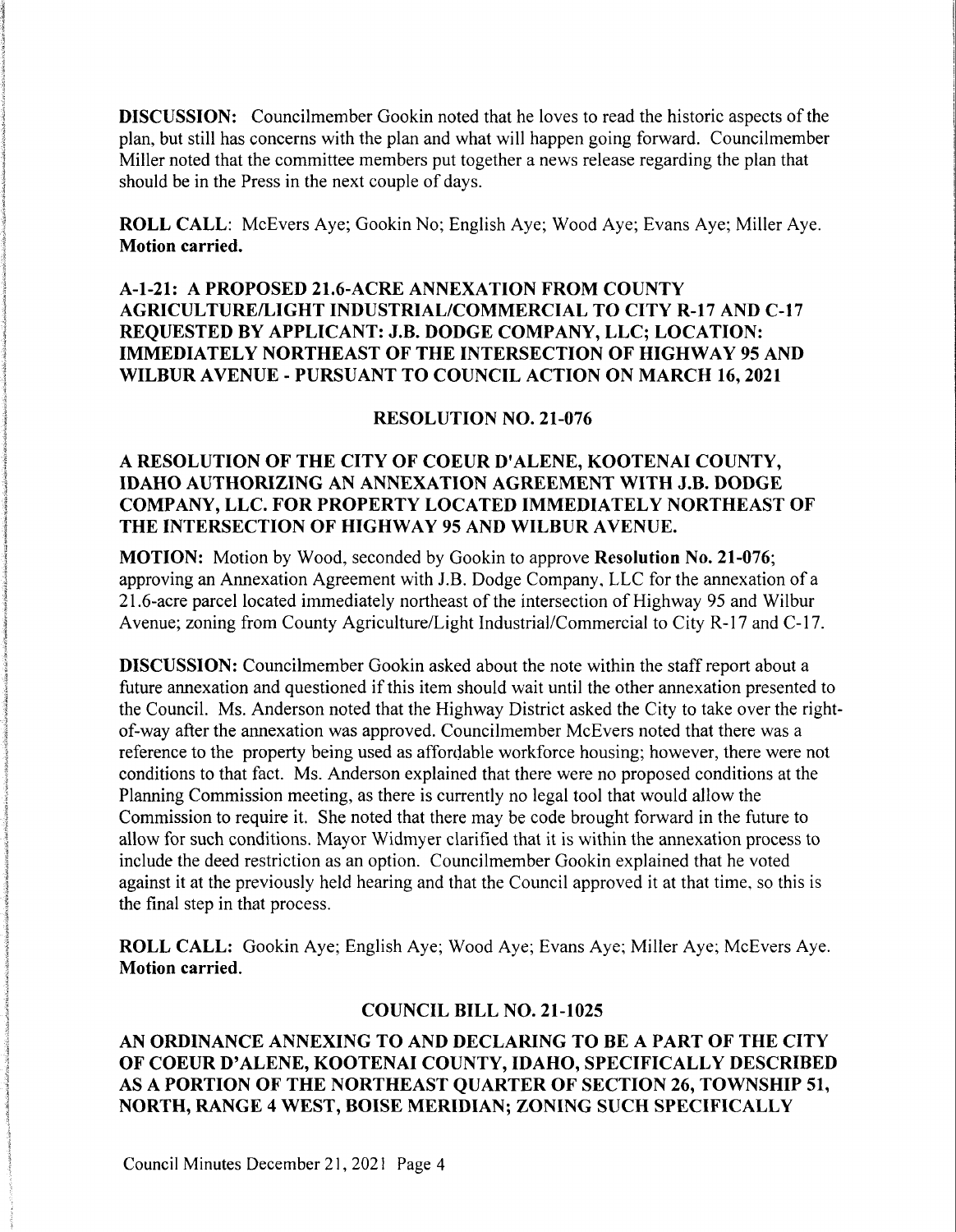## DESCRIBED PROPERTY HEREBY ANNEXED; REPEALING ALL ORDINANCES AND PARTS OF ORDINANCES IN CONFLICT HEREWITH; PROVIDING A SEVERABILITY CLAUSE; PROVIDING FOR THE PUBLICATION OF A SUMMARY OF THIS ORDINANCE AND AN EFFECTIVE DATE HEREOF.

MOTION: Motion by English, seconded by Miller, to dispense with the rule and read Council Bill No. 21-1025 once by title only.

ROLL CALL: English Aye; Wood Aye; Evans Aye; Miller Aye; McEvers Aye; Gookin Aye. Motion carried.

MOTION: Motion by English, seconded by Miller, to adopt Council Bill 21-1025.

ROLL CALL: English Aye; Wood Aye; Evans Aye; Miller Aye; McEvers Aye; Gookin Aye. Motion carried.

## A-3-21: A PROPOSED 4.18-ACRE ANNEXATION FROM COUNTY COMMERCIAL TO CITY C-17 REQUESTED BY APPLICANT: KOOTENAI YOUTH RECREATION ORGANIZATION, INC.; LOCATION: 3525W. SELTICE WAY - PURSUANT TO COUNCIL ACTION ON SEPTEMBER 21,2021

#### RESOLUTION NO. 21-077

## A RESOLUTION OF THE CITY OF COEUR D'ALENE, KOOTENAI COUNTY, IDAHO APPROVING AN ANNEXATION AGREEMENT WITH KOOTENAI YOUTH RECREATION ORGANIZATION, INC. FOR PROPERTY LOCATED AT 3525W SELTICE WAY.

MOTION: Motion by Gookin, seconded by Miller to approve Resolution No. 21-077; approving an Annexation Agreement with Kootenai Youth Recreation Organization, Inc. for the annexation of a 4.18-acre parcel located at 3525 W. Seltice Way; zoning from County Commercial to City C-17 zoning district.

ROLL CALL: Wood Aye; Evans Aye; Miller Aye; McEvers Aye; Gookin Aye; English Aye. Motion carried.

#### COUNCIL BILL NO. 21-1026

AN ORDINANCE ANNEXING TO AND DECLARING TO BE A PART OF THE CITY OF COEUR D'ALENE, KOOTENAI COUNTY, IDAHO, SPECIFICALLY DESCRIBED PORTIONS OF SECTION 4, TOWNSHIP 50 NORTH, RANGE 4 WEST, BOISE MERIDIAN; ZONING SUCH SPECIFICALLY DESCRIBED PROPERTY HEREBY ANNEXED AS C-17,COMMERCIAL AT SEVENTEEN UNITS PER GROSSACRE; REPEALING ALL ORDINANCES AND PARTS OF ORDINANCES IN CONFLICT HEREWITH; PROVIDING A SEVERABILITY CLAUSE; AND PROVIDING FOR THE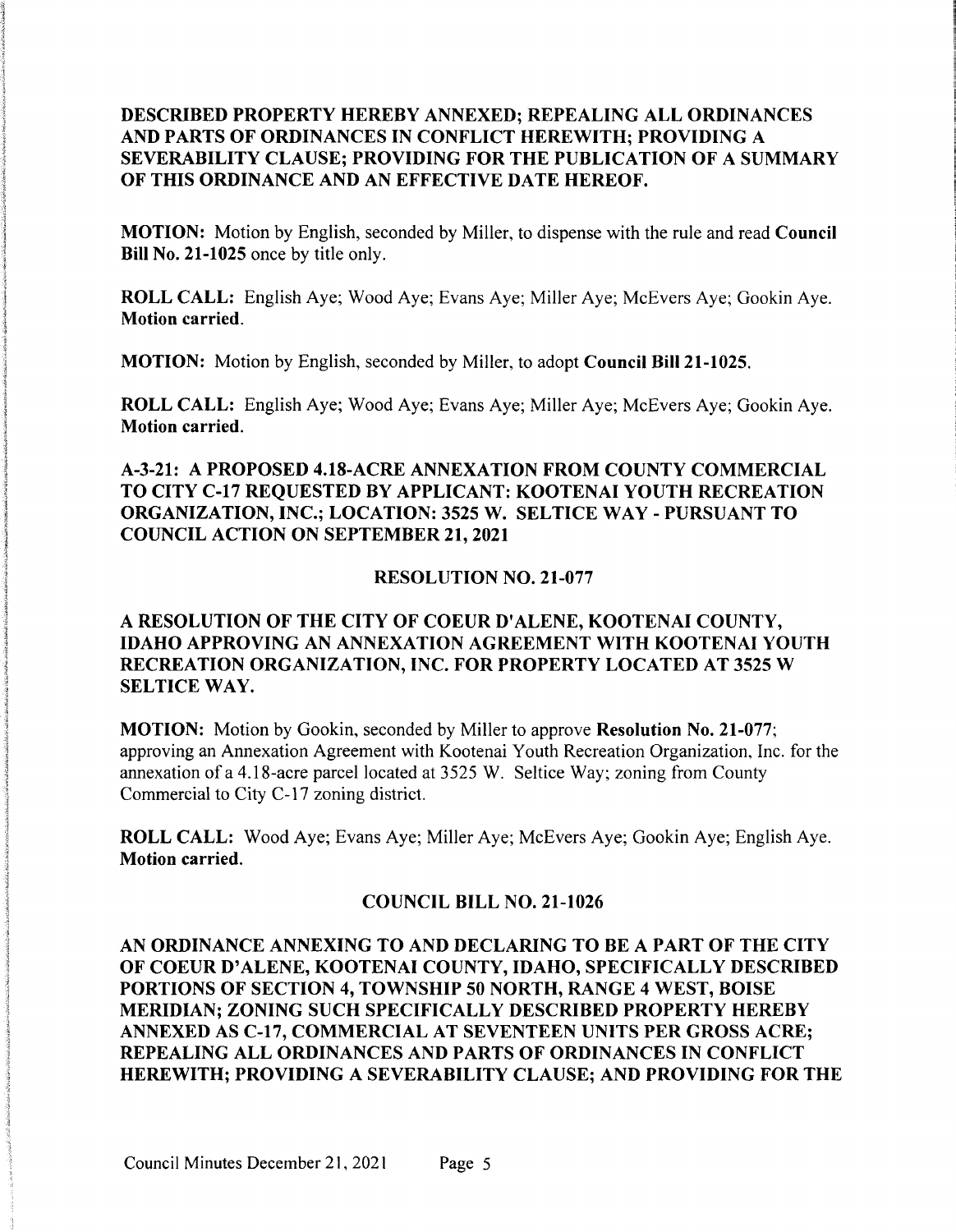### PUBLICATION OF A SUMMARY OF THIS ORDINANCE AND AN EFFECTIVE DATE HEREOF.

MOTION: Motion by Gookin, seconded by Wood, to dispense with the rule and read Council Bill No. 21-1026 once by title only.

ROLL CALL: Evans Aye; Miller Aye; McEvers Aye; Gookin Aye; English Aye; Wood Aye. Motion carried.

MOTION: Motion by Gookin, seconded by Wood, to adopt Council Bill 21-1026.

ROLL CALL: Evans Aye; Miller Aye; McEvers Aye; Gookin Aye; English Aye; Wood Aye. Motion carried.

RECOGNITION OF MAYOR WIDMYER – City Administrator Troy Tymesen presented a video clip providing highlights from the past 8 years of Mayor Widmyer's term of office. Mr. Tymesen noted accomplishments from Mayor Widmeyer's two terms of office to including 246 meetings with perfect attendance, the Atlas Waterfront Park, K-27 Memorial, East Sherman Revitalization, the Whitehouse relocation for the Museum, Coeur d'Alene Avenue Parking Garage and the rescue of the Hamilton House which is now used as a music conservancy. He demonstrated support of public safety with personnel and equipment without raising property taxes. He will remain on the Ignite cda Board. He recently received recognition as the Chamber Citizen of the Year. He thanked the Mayor's family for giving their support over the past 8 years. Municipal Services Director Renata McLeod presented Mayor Widmyer with the official gavel from his term of office and a memory book of events and notes from his 8 years of office.

Mayor Widmyer noted that life has changed over the past 8 years. Although the Council doesn't agree all the time, he believes it comes to the best decision in the interest for the community. He noted that Coeur d'Alene is his hometown, where he met his wife, and his roots are deep. He noted that he couldn't have gotten through this job without the love and support of his family. He noted that the City has the best and most dedicated employees and that this job has made him a better person. He will continue to serve within the community making a difference.

Councilmember Wood noted that he has been a good friend and supported her in seeking a Council seat. She is grateful for the Mayor's leadership when Greg Moore was shot and how he dedicated time to rebuild the police team back up. Councilmember Gookin noted that it would be good to allow the Mayor another chance to break a tie vote by making the final motion a roll call vote.

ADJOURN: Motion by Miller, seconded by Gookin, that there being no other business this meeting be adjourned and asked for a Roll Call vote.